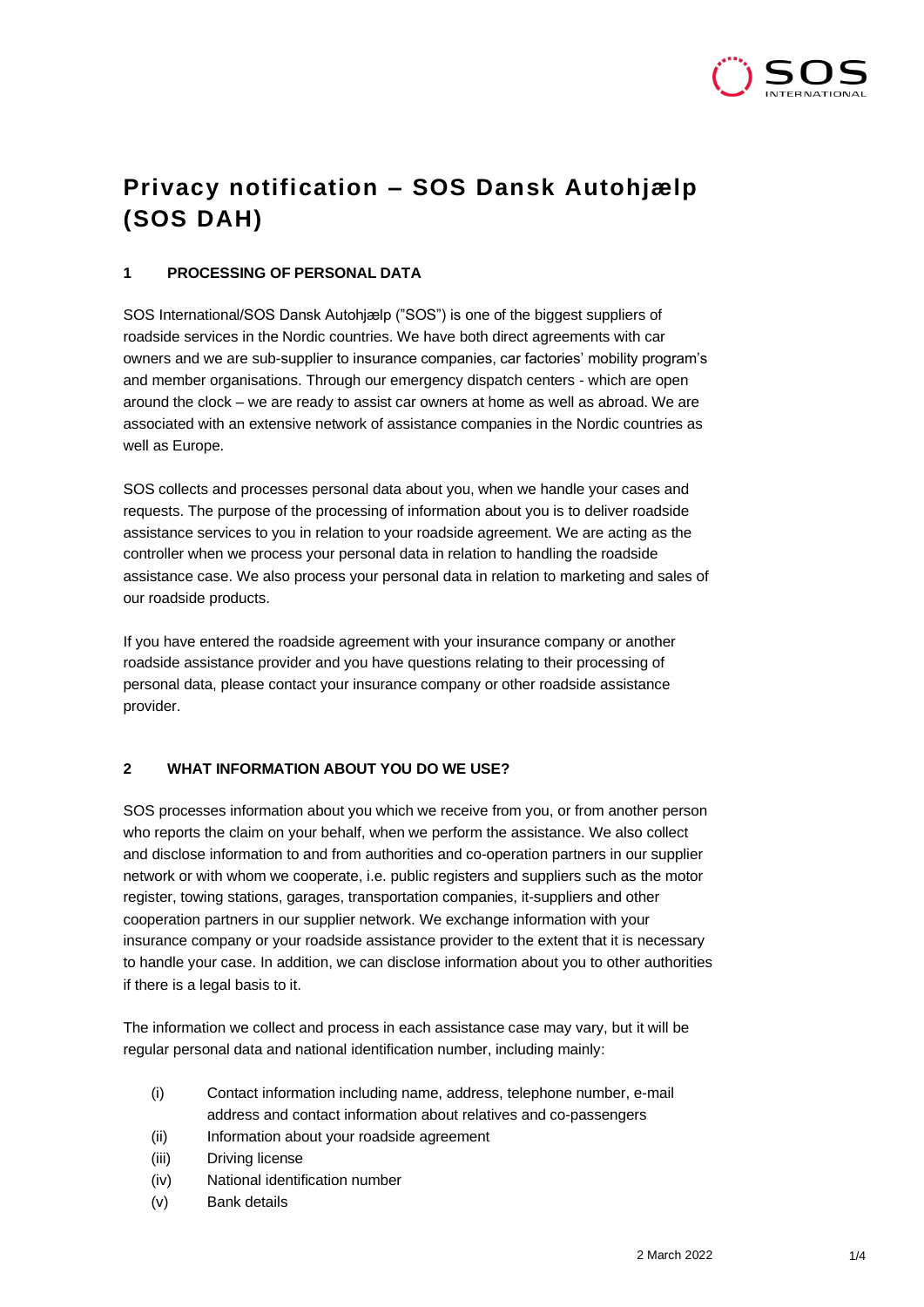

- (vi) Information regarding expenses related to your case
- (vii) Information about your car, including registration number and vehicle details
- (viii) Information about the delivered assistance, including cause of breakdown or damage, place of breakdown or damage, towing and your onward journey
- (ix) Information transmitted from your mobile device when you use SOS's roadside app. This may include information about geographical location, etc.

Please see also section 7 below about phone recordings.

## **3 HOW WILL WE USE THE INFORMATION ABOUT YOU?**

The purpose of processing information about you is to:

- (i) Deliver roadside assistance services to you in relation to your roadside agreement
- (ii) Document agreements between you and SOS
- (iii) Conduct quality assurance, invoicing and accounting
- (iv) Conduct cost control of invoices in your case
- (v) Deliver statistics and other reporting
- (vi) Handle complaints regarding SOS's assistance services
- (vii) Document agreements entered into during our phone calls
- (viii) Market and sell our roadside products
- (ix) Handle authorities' requests for information regarding your case

#### **4 LEGAL BASIS**

When SOS receives, and handles your case, we process information about you on the basis of the General Data Protection Regulation art. 6(1)(a), (b), (c), (d) and (f) and art. 87 as well as the Danish Data Protection Act paragraph 11(2), depending on the character of the delivered service. SOS's legitimate interests justifying the treatment pursuant to art. 6 (1)(f) are, in particular, to be able to handle complaints, take care of our financial interests, sales drive and quality assurance.

Regarding the transfer of personal data to countries outside the EU/EEA, where the European Commission has not decided that the country ensures an adequate level of data protection, the transfer is conducted based on standard data protection clauses adopted by the European Commission and/or based on the performance of a contract according to art. 49(1)(b).

#### **5 TRANSFER OF PERSONAL DATA TO THIRD COUNTRIES**

If you are or have been present in a country outside the EU/EEA in connection with your assistance case, SOS may exchange information with roadside assistance suppliers and other parties in that country if it is permitted under data protection legislation and given that all relevant conditions are fulfilled. SOS will only exchange such information if that it is necessary for handling your case.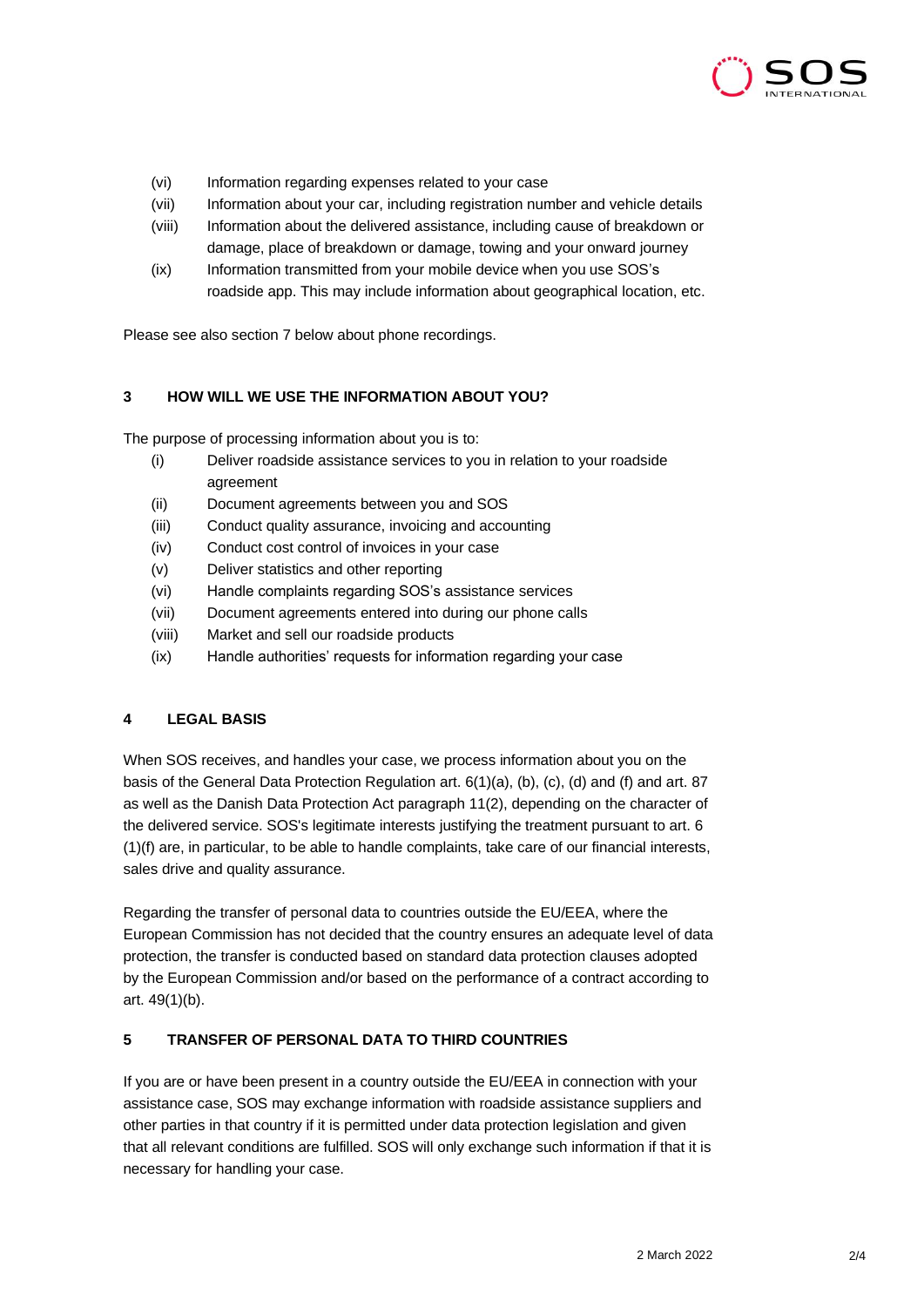

These countries might have different rules regarding data protection than in the EU/EEA.

When transfers are conducted based on the European Commission's standard contractual clauses, the transfers are appropriately safeguarded as described here: [https://ec.europa.eu/info/law/law-topic/data-protection/international-dimension-data](https://ec.europa.eu/info/law/law-topic/data-protection/international-dimension-data-protection/standard-contractual-clauses-scc_en)[protection/standard-contractual-clauses-scc\\_en.](https://ec.europa.eu/info/law/law-topic/data-protection/international-dimension-data-protection/standard-contractual-clauses-scc_en)

## **6 HOW LONG DO WE PROCES YOUR INFORMATION?**

We process information about you for as long as necessary in order to achieve the purpose for which it was collected. We do not store the personal data in a manner, which enables identification, for a period which is longer than necessary for the purpose for which the personal data is legitimately processed.

# **7 ESPECIALLY REGARDING PHONE RECORDINGS**

SOS records phone conversations with the purpose of documenting agreements and quality assurance, when you have given your consent to it. The recording is based on a legal basis in GDPR art. 6 (1) (a).

SOS' processing of the information in the phone conversation can in addition take place with reference to GDPR art. 6 (1) (b) and/or (f).

SOS' legitimate interests justifying the treatment pursuant to art. 6 (1) (f) are, in particular, to be able to handle complaints and document agreements entered into.

We are data controllers for the recording of phone conversations between you and SOS.

The recording can in some cases be submitted to your insurance company or to other third parties (e.g. public authorities), if SOS is legally entitled or obliged hereto.

The recordings are saved as long as they are necessary for the purpose for which they are collected. As a main rule they are saved in 3 months. However, a recording might be stored for a longer period, if a specific need for this occurs.

You have the right to withdraw your consent. If you choose to do so, this will affect only our ability to process your information going forward. If you wish to withdraw your consent, please contact SOS by means of this lin[k http://www.sos.eu/en/for-you/self](http://www.sos.eu/en/for-you/self-service/#access-to-personal-data)[service/#access-to-personal-data.](http://www.sos.eu/en/for-you/self-service/#access-to-personal-data)

See also below section 8 and 9 regarding your rights connected to the phone recordings.